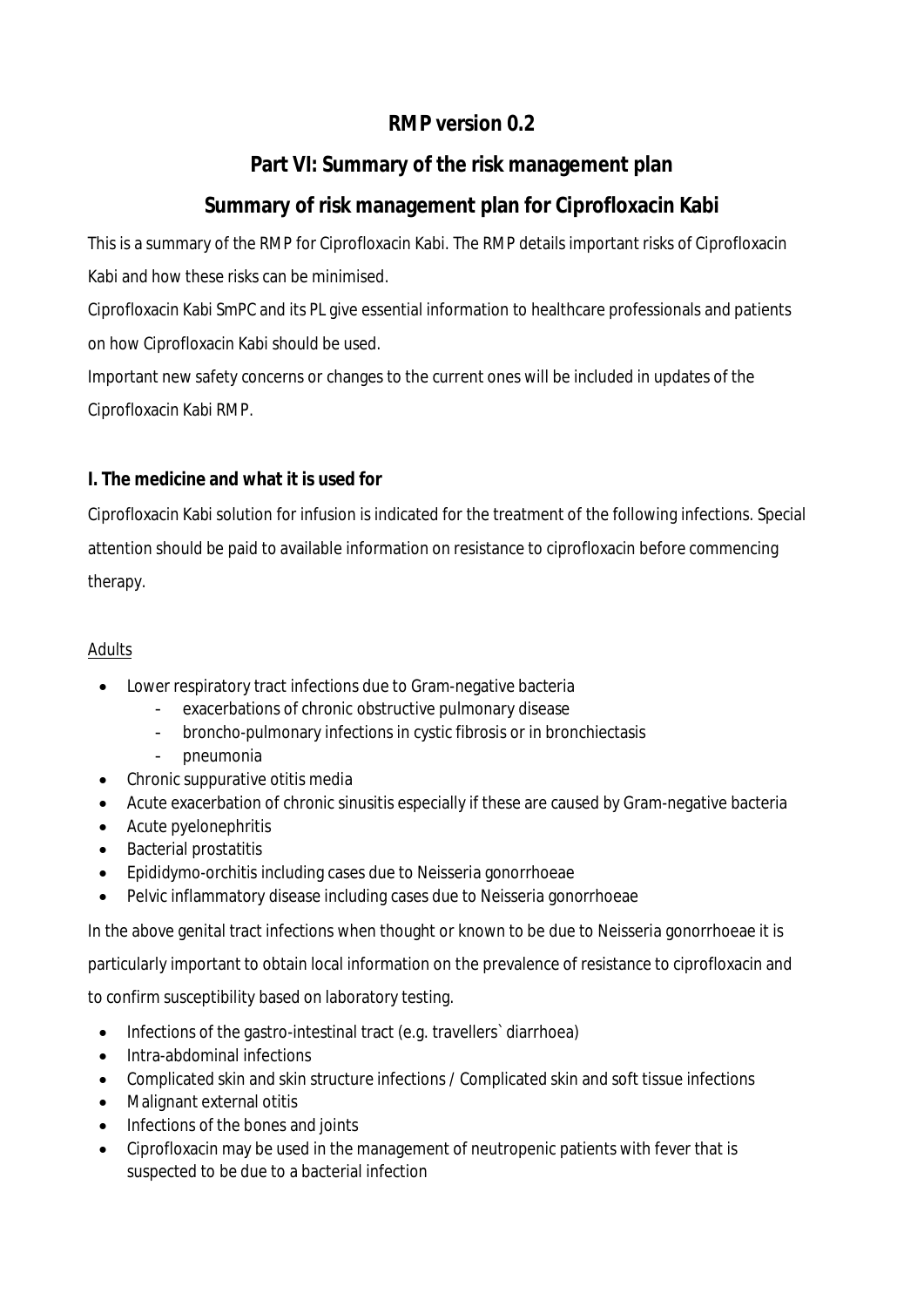Inhalation anthrax (post-exposure prophylaxis and curative treatment)

#### *Children and adolescents*

- Broncho-pulmonary infections due to Pseudomonas aeruginosa in patients with cystic fibrosis
- Complicated urinary tract infections and acute pyelonephritis
- Inhalation anthrax (post-exposure prophylaxis and curative treatment)

Ciprofloxacin may also be used to treat severe infections in children and adolescents when this is considered to be necessary.

Treatment should be initiated only by physicians who are experienced in the treatment of cystic fibrosis and/or severe infections in children and adolescents.

It contains Ciprofloxacin hydrogen sulphate as active substance and is only intended for intravenous infusion; for children, the infusion duration is 60 minutes. In adult patients, infusion time is 60 minutes for 400 mg Ciprofloxacin Kabi and 30 minutes for 200 mg Ciprofloxacin Kabi. Slow infusion into a large vein will minimise patient discomfort and reduce the risk of venous irritation.

**II. Risks associated with the medicine and activities to minimise or further characterise the risks** Important risks of Ciprofloxacin Kabi, together with measures to minimise such risks and the proposed studies for learning more about Ciprofloxacin Kabi risks, are outlined below.

Measures to minimise the risks identified for medicinal products can be:

- Specific information, such as warnings, precautions, and advice on correct use, in the PL and
- SmPC addressed to patients and healthcare professionals;
- Important advice on the medicine's packaging;
- The authorised pack size the amount of medicine in a pack is chosen so to ensure that the medicine is used correctly;
- The medicine's legal status the way a medicine is supplied to the patient (e.g. with or without prescription) can help to minimise its risks.

Together, these measures constitute *routine risk minimisation* measures. In addition to these measures, information about adverse reactions is collected continuously and regularly analysed, including PSUR assessment so that immediate action can be taken as necessary. These measures constitute *routine pharmacovigilance activities*.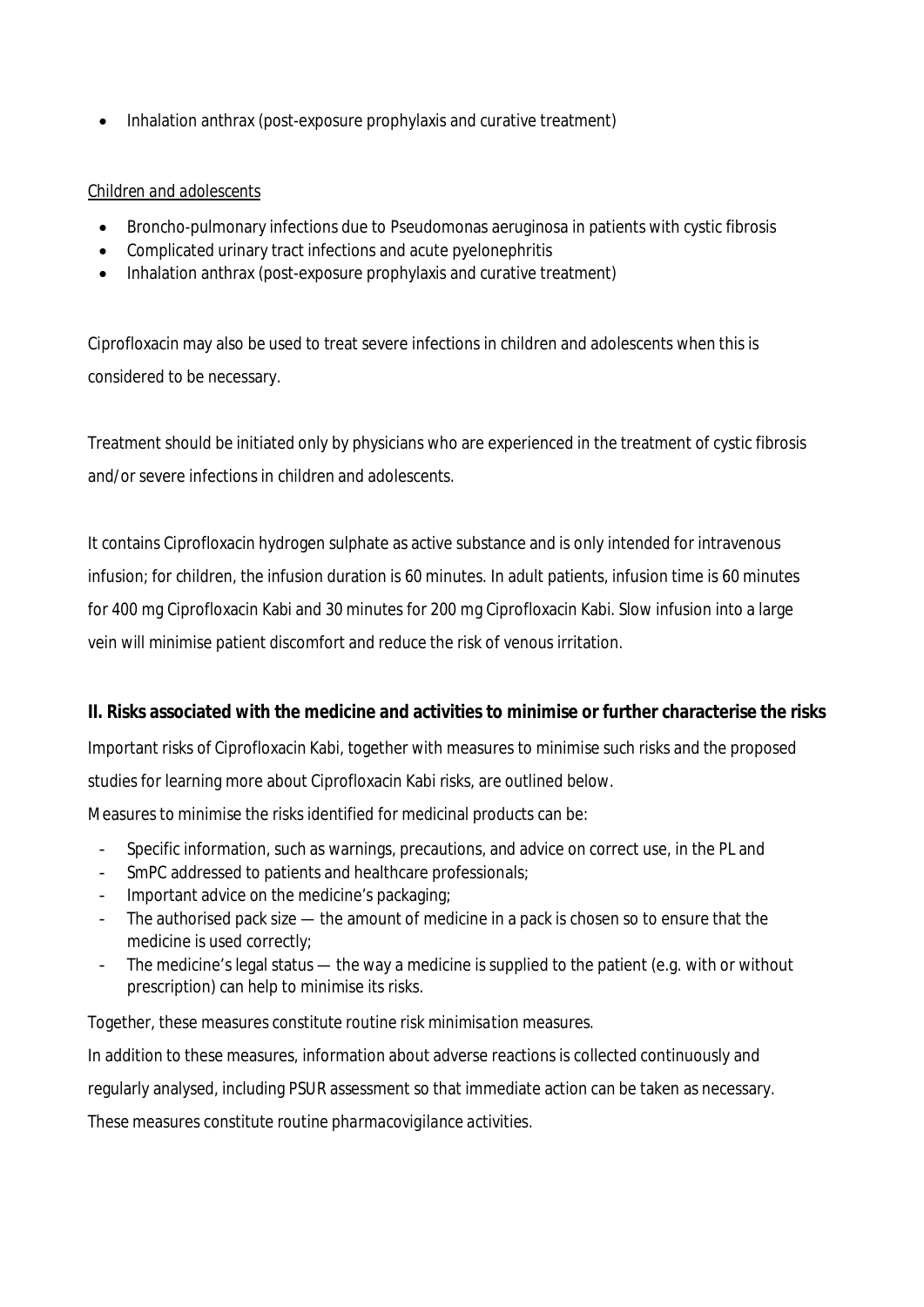### **II.A List of important risks and missing information**

Important risks of Ciprofloxacin Kabi are risks that need special risk management activities to further investigate or minimise the risk, so that the medicinal product can be safely administered. Important risks can be regarded as identified or potential. Identified risks are concerns for which there is sufficient proof of a link with the use of Ciprofloxacin Kabi. Potential risks are concerns for which an association with the use of this medicine is possible based on available data, but this association has not been established yet and needs further evaluation. Missing information refers to information on the safety of the medicinal product that is currently missing and needs to be collected (e.g. on the long-term use of the medicine).

| List of important risks and missinginformation |                                                                                                                                                                                                                                                     |  |
|------------------------------------------------|-----------------------------------------------------------------------------------------------------------------------------------------------------------------------------------------------------------------------------------------------------|--|
| Important identified risks                     | Prolonged, potentially irreversible, serious suspected adverse<br>$\overline{\phantom{0}}$<br>drug reaction that last 30 days or more<br>Aortic aneurysm and dissection and Heart valve regurgitation /<br>$\overline{\phantom{a}}$<br>incompetence |  |
| Important potential risks                      | None                                                                                                                                                                                                                                                |  |
| Missing information                            | <b>None</b>                                                                                                                                                                                                                                         |  |

### **II.B Summary of important risks**

The safety information in the proposed product information is aligned to the reference medicinal

product.

| Important identified risk - Prolonged, potentially irreversible, serious suspected adverse<br>drug reaction that last 30 days or more |                                                                                                                                                                                                                                                                                      |  |
|---------------------------------------------------------------------------------------------------------------------------------------|--------------------------------------------------------------------------------------------------------------------------------------------------------------------------------------------------------------------------------------------------------------------------------------|--|
| Evidence for linking the risk to<br>the medicine                                                                                      | Reports of prolonged (continuing months or years), disabling and<br>potentially irreversible serious adverse drug reactions with<br>ciprofloxacin have been derived from spontaneous data sources,<br>including published literature.                                                |  |
| Risk factors and risk groups                                                                                                          | Older patients, patients with renal impairment, patients with solid<br>organ transplants, patients with a history of tendon disease/disorder<br>related to fluoroquinolone treatment and those<br>treated concomitantly with corticosteroids are at higher risk of<br>tendon damage. |  |
|                                                                                                                                       | Patients with history of psychiatric disease.                                                                                                                                                                                                                                        |  |
|                                                                                                                                       | Patients with serious adverse reactions in past, associated with the                                                                                                                                                                                                                 |  |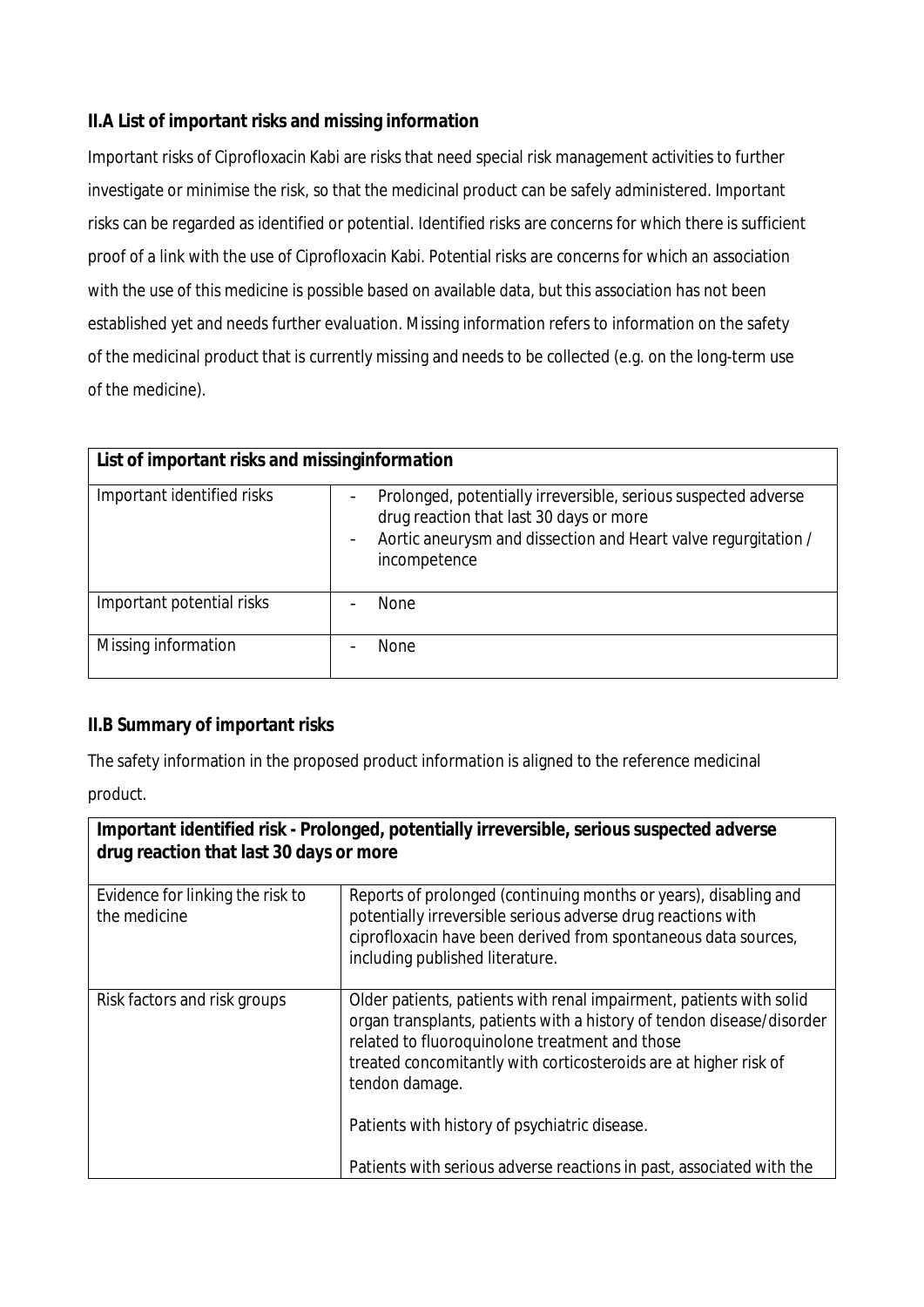|                            | use of quinolone or fluoroquinolone medicines.                                                                                                                                                                                                               |
|----------------------------|--------------------------------------------------------------------------------------------------------------------------------------------------------------------------------------------------------------------------------------------------------------|
| Risk minimisation measures | Routine risk minimisation measures                                                                                                                                                                                                                           |
|                            | Guidance and safety information in section 4.4 "Special warnings<br>and precautions for use" and section 4.8 "Undesirable effects" of<br>the SmPC.                                                                                                           |
|                            | Guidance in PL section 2 "What you need to know before you are<br>given Ciprofloxacin Kabi" and section 4 "Possible side effects".                                                                                                                           |
|                            | Additional risk minimisation measures                                                                                                                                                                                                                        |
|                            | DHPC letter to increase the awareness on the risk of disabling, long-<br>lasting and potentially irreversible side effects and restrictions on<br>use. For further details refer to Part V sub section V.2. Additional<br><b>Risk Minimisation Measures.</b> |

| Important identified risk - Aortic aneurysm and dissection and Heart valve regurgitation/<br>incompetence |                                                                                                                                                                                                                                                                                                                                                                                                                                                                                                                                                     |  |
|-----------------------------------------------------------------------------------------------------------|-----------------------------------------------------------------------------------------------------------------------------------------------------------------------------------------------------------------------------------------------------------------------------------------------------------------------------------------------------------------------------------------------------------------------------------------------------------------------------------------------------------------------------------------------------|--|
| Evidence for linking the risk to<br>the medicine                                                          | Reports of aortic aneurysm and dissection and heart valve<br>regurgitation/incompetence with ciprofloxacin have been derived<br>from spontaneous data sources including published literature.                                                                                                                                                                                                                                                                                                                                                       |  |
| Risk factors and risk groups                                                                              | Elderly patients, patients with positive family history of aneurysm<br>disease or congenital heart valve disease, patients diagnosed with<br>pre-existing aortic aneurysm and/or aortic dissection or heart valve<br>disease.<br>Presence of other risk factors or conditions predisposing:                                                                                                                                                                                                                                                         |  |
|                                                                                                           | for both aortic aneurysm and dissection and heart valve<br>regurgitation/incompetence (e.g. connective tissue disorders<br>such as Marfan syndrome or Ehlers-Danlos syndrome, Turner<br>syndrome, Behcet's disease, hypertension, rheumatoid<br>arthritis) or additionally<br>for aortic aneurysm and dissection (e.g. vascular disorders<br>such as Takayasu arteritis or giant cell arteritis, or known<br>atherosclerosis, or Sjögren's syndrome) or additionally<br>for heart valve regurgitation/incompetence (e.g. infective<br>endocarditis) |  |
|                                                                                                           | The risk of aortic aneurysm and dissection, and their rupture may<br>also be increased in patients treated concurrently with systemic<br>corticosteroids.                                                                                                                                                                                                                                                                                                                                                                                           |  |
| <b>Risk minimisation measures</b>                                                                         | Routine risk minimisation measures<br>Guidance in section 4.4 "Special warnings and precautions and<br>section 4.8 "Undesirable effects" of the SmPC.                                                                                                                                                                                                                                                                                                                                                                                               |  |